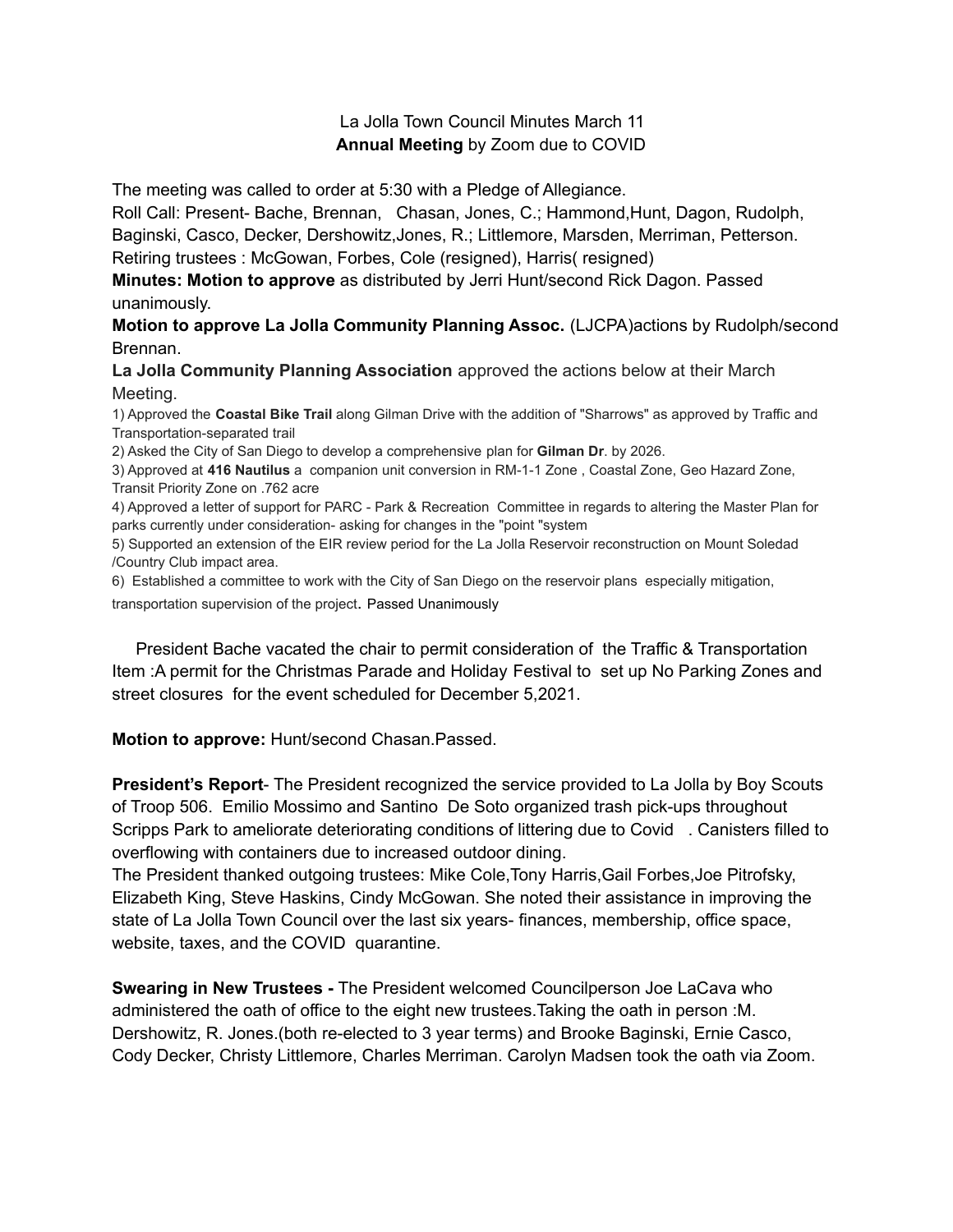Mr. La Cava complimented the work of and service to La Jolla performed by the trustees, officers, and volunteers of the Town Council.The organization acts as a place for information and advocacy and exchange of ideas and concerns.

Pres. Bache thanked Mr. La Cava and Bill Kellogg, President of the La Jolla Beach & Tennis Club, for helping with the in person ceremony, and conducting it in compliance with COVID regulations.

She Introduced Ed Witt of Enhance La Jolla ,the Municipal Assessment District (MAD) who announced an event to be held on March 20, Saturday along Girard Avenue in conjunction with: La Jolla Community Center, La Jolla Village Merchants Assoc. (LJVMA) Parks and Beaches Committee, La Jolla Shores Assoc. and the Town Council. This will highlight the improvements to tree wells along Girard . He mentioned the painting of the Handrail barrier along Prospect at the Dip as another example of the MAD's repair work (Chris Cott painter).MAD hopes to make La Jolla a safe and cle**an** area to work and play.

**Election of Officers -** Rick Dagon co-ordinated the election electronically through a sharing of screen on Zoom. The slate proposed by the Executive Committee acting as a nominations board was:

President - James Rudolph Jerri Hunt Treasurer- Chuck Merriman Chief Tech Officer- Rick Dagon Secretary- Brooke Baginski

There were no nominations from the floor which would have been added to the slate electronically.Since the By-laws require a written ballot and the counting thereof the meeting proceeded to:

## **COASTAL ISSUES FORUM**.

*Beach Fires* Dorie De Franco from the Barber Tract enumerated the serious problems surrounding the intense use of wood fires at the pocket beaches. Pollution,fine particulate smoke, smelly smoke, noise,hot coals left in the sand , misuse of fire rings, pallet burning, unattended fires, fire embers and wildfire or roof fire hazard, cinders and charcoal that blacken beach sand and water, floating logs that can harm swimmer, surfer, boaters.

Compounding the fire issue is the slow response time from Northern District Police to complaints about noise, dogs, or alcohol and drug use. Signs that should control behavior are ignored or insufficient.Such police calls are a low priority response in the hierarchy of crimes.

Suggested solution is a ban on wood fires and the use of propane fuel as a fire source. Other cities have banned wood fuel at the beach. Debris would be lessened.The chance for injury diminished. Propane fuel is affordable and easily contained to a setting without flaming embers. Ms. De Franco asked for a motion of support from La Jolla Town Council.The item will be put on the agenda for April as an **ACTION** item since it was not noticed as such at this meeting and no discussion ensued.

*Seals at La Jolla Cove and Children's Pool* John Leeks provided a brief local history from 1995 to 2015 of the seals and sea lions that now populate the shoreline along Coast Blvd. Some City actions were taken( signs to warn beachgoers to stay away,bluffs deodorized, fence and gates installed or repaired) "Crisis at the Cove ''(2016) was a forum conducted by LJTC. Numbers increased, and the National Oceanic and Atmospheric Administration (NOAA) studied its side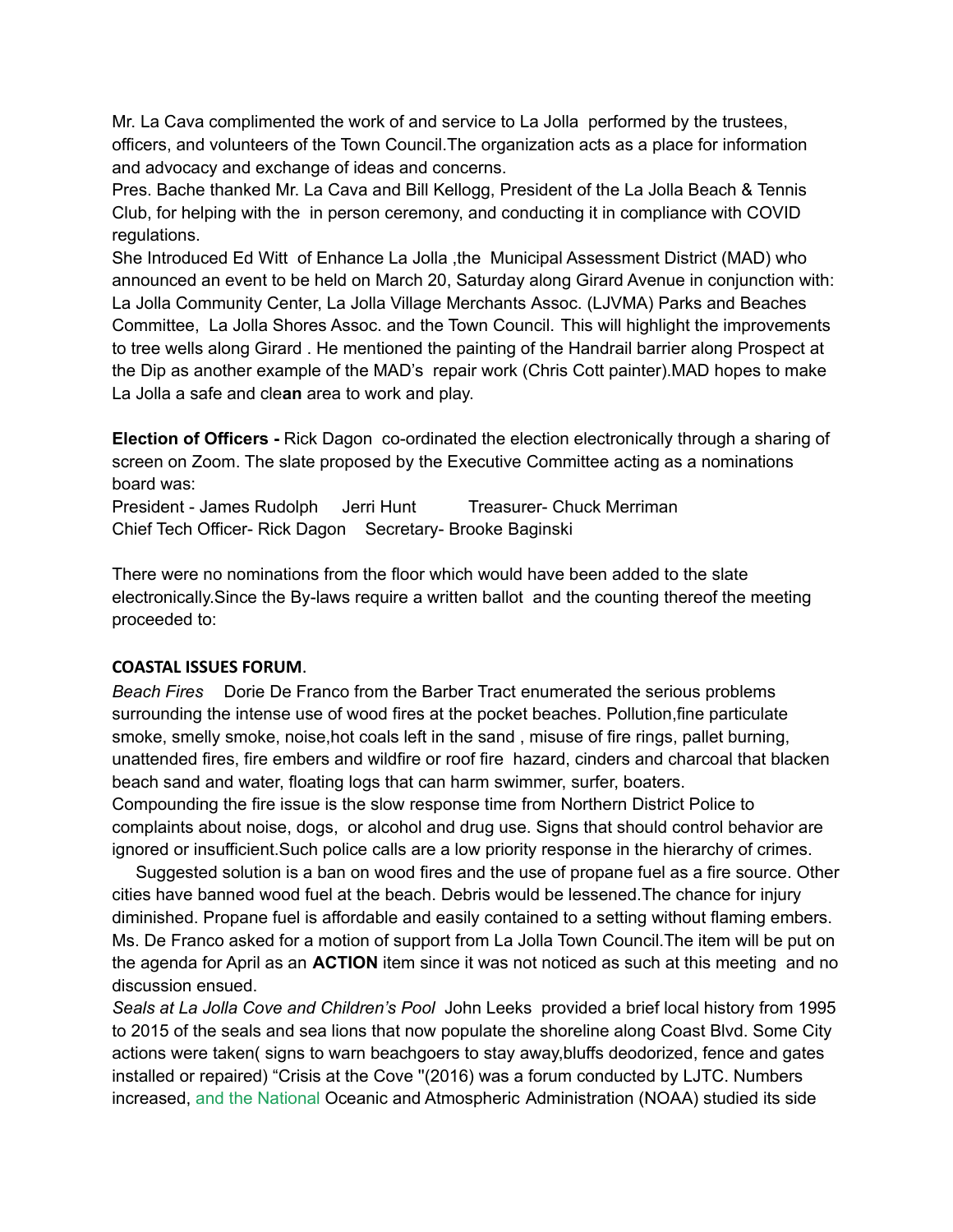effects with focus on the La Jolla Marine Preserve.They are eating native species and appear to be well fed animals.The animals are under the Marine Mammal Protection Act and have become a tourist attraction.Mr. Leeks proposes that the City should review the Protected status as it is obvious the Marine animals are thriving and the population is sustainable.He suggests the pinnipeds do not require protection.Data chart 2013-2016 . Many dive clubs, restaurateurs, lifeguards agree that the animals have nuisance value.Documents and an opportunity for more education or to contact authorities on the topic are on the LJTC website "Hot Topics". *Torrey Pines Mesa*

The United States Golf Association( USGA) will hold the US Open Tournament at Torrey Pines in June from 17th to 20th. Due to COVID quarantine and shifting conditions the USGA was unable to provide exact information about ticket availability, prices, transportation, anticipated crowds. C. Merriman may be able to provide information by the next LJTC meeting.

*North Torrey Pines Traffic Lights at UCSD* Anuradha Delouri, UCSD Asst Director Community The project is a collaboration between UCSD and City of San Diego and will ameliorate deteriorating traffic congestion along the outskirts of the campus 26 intersections, from Regents Road ( Health Center) along La Jolla Village Dr. and North Torrey Pines Road to Revelle and North Torrey Pines to Genesee. The signals will adjust in "real time" by reacting to demand . It is a \$4million investment for intelligent management and uses a system of Transit priority. The Bus system will have built in communication with the system. Three phases of implementation are planned.starting in summer 2021 and finishing in summer 2022. She shared a map of the areas. The system should be able to respond to special events,accidents, minimize maintenance and reduce congestion. Speed limits will stay the same.

## *Coastal Bluff Failure*

Nicole Van Dore, Captain, Chief Ranger, California State Parks, San Diego Coast District described the geographic area from Carlsbad to La Jolla that is most prone to bluff failure and sudden collapse. This safety issue has been made more urgent by recent events in Del Mar and on Black's Beach. New Year's Eve daytime south of Lifeguard tower #1 and ½ mile south of Tower 7 on Feb. 27th. No injuries have been reported.Damage along the Coaster Train line will require emergency repairs; rail service has been interrupted.

Signs along the beach and in Torrey Pines State Park have been posted to warn people about the dangers of standing or picnicking below the cliffs, walking too close to the edge of the bluffs, and taking steep cross country routes along the cliffs to gain beach access. Bluff collapse can happen without warning at any time and is a natural process. A debris pile is a signal ;this is an active area - stay back. Check tide charts if planning to hike along the beach plan to hike at low tide to avoid proximity to danger slide zones. Leave dogs and pets at home so they do not approach bluffs.

During the quarantine of COVID Torrey Pines State Park has experienced record crowds. Crowds are controlled or limited mostly by parking lot capacity. There is no designated maximum ,but the rangers ask visitors to maintain social distance while visiting in the park. Learn the rules and regulations in the park. Stay on the designated trails. Watch out for rattlesnakes as temperatures warm. Wildflowers have yet to produce significant bloom but recent rains may provoke more flowers.The Ranger lodge is open to visitors.